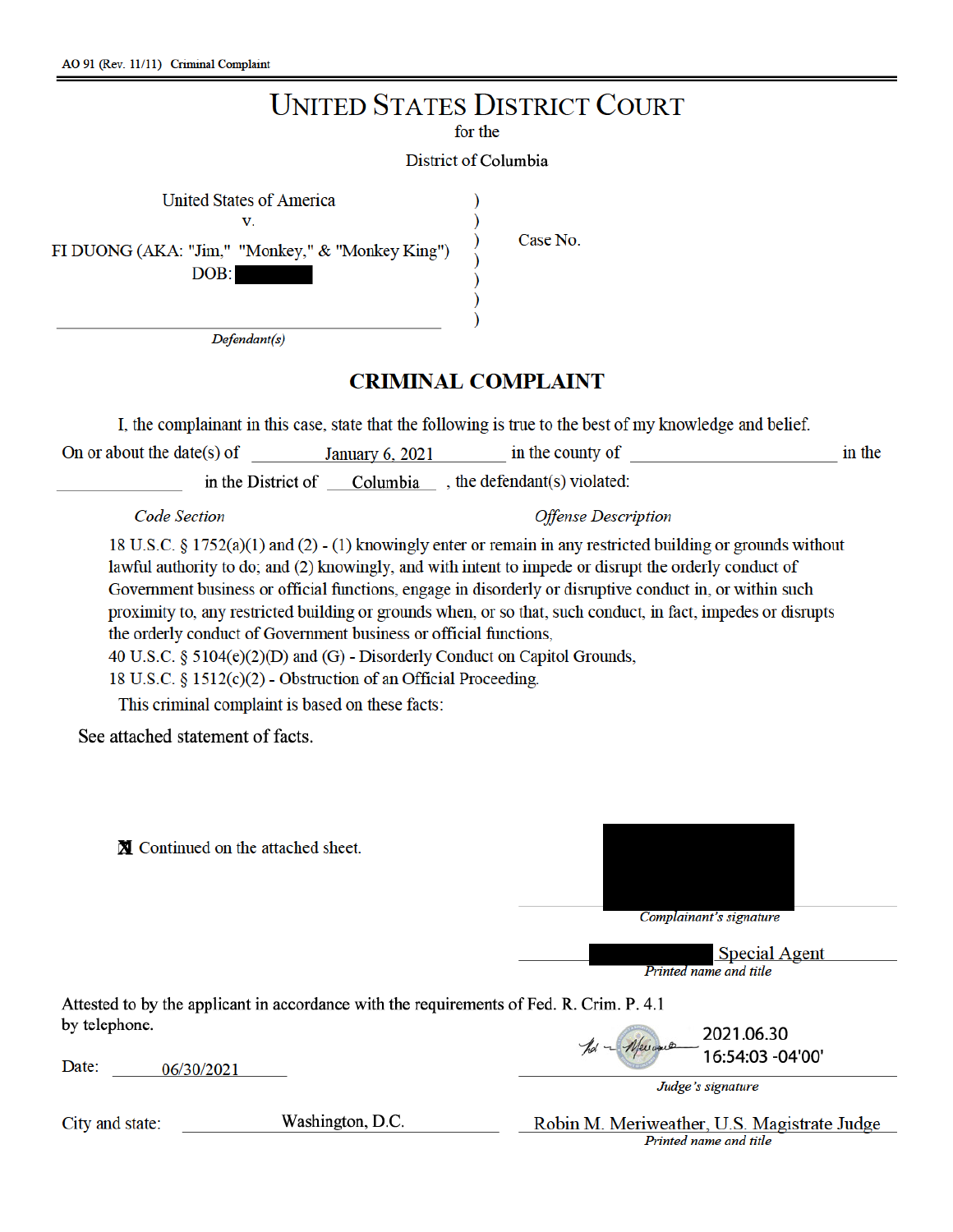## STATEMENT OF FACTS

I, your affiant, am a Special Agent with the Federal Bureau of Investigation ("FBI"), assigned to the Washington Field Office. I have been an FBI Special Agent since 2016. I hold an advanced degree in National Security Studies. I work as part of the Washington, D.C. Joint Terrorism Task Force, investigating crimes committed by racially motivated violent extremists and other domestic terrorism related matters. Additionally, I have received specialized training from the FBI relevant to the investigation of weapons, narcotics, and computer-related crimes, including computer forensics training. As a federal law enforcement officer, I am authorized by law or by a Government agency to engage in or supervise the prevention, detection, investigation, or prosecution of a violation of Federal criminal laws.<sup>1</sup>

The U.S. Capitol is secured 24 hours a day by U.S. Capitol Police. Restrictions around the U.S. Capitol include permanent and temporary security barriers and posts manned by U.S. Capitol Police. Only authorized people with appropriate identification were allowed access inside the U.S. Capitol. On January 6, 2021, the exterior plaza of the U.S. Capitol was also closed to members of the public.

On January 6, 2021, a joint session of the United States Congress convened at the United States Capitol, which is located at First Street, SE, in Washington, D.C. During the joint session, elected members of the United States House of Representatives and the United States Senate were meeting in separate chambers of the United States Capitol to certify the vote count of the Electoral College of the 2020 Presidential Election, which had taken place on November 3, 2020. The joint session began at approximately 1:00 p.m. Shortly thereafter, by approximately 1:30 p.m., the House and Senate adjourned to separate chambers to resolve a particular objection. Vice President Mike Pence was present and presiding, first in the joint session, and then in the Senate chamber.

As the proceedings continued in both the House and the Senate, and with Vice President Mike Pence present and presiding over the Senate, a large crowd gathered outside the U.S. Capitol. As noted above, temporary and permanent barricades were in place around the exterior of the U.S. Capitol building, and U.S. Capitol Police were present and attempting to keep the crowd away from the Capitol building and the proceedings underway inside.

At such time, the certification proceedings were still underway and the exterior doors and windows of the U.S. Capitol were locked or otherwise secured. Members of the U.S. Capitol Police attempted to maintain order and keep the crowd from entering the Capitol; however, around 2:00 p.m., individuals in the crowd forced entry into the U.S. Capitol, including by breaking windows and by assaulting members of the U.S. Capitol Police, as others in the crowd encouraged and assisted those acts.

Shortly thereafter, at approximately 2:20 p.m. members of the United States House of Representatives and United States Senate, including the President of the Senate, Vice President

 $<sup>1</sup>$  An agent involved in the present investigation was involved in a line-of-duty shooting. That</sup> shooting is presently under investigation by the Department of Justice.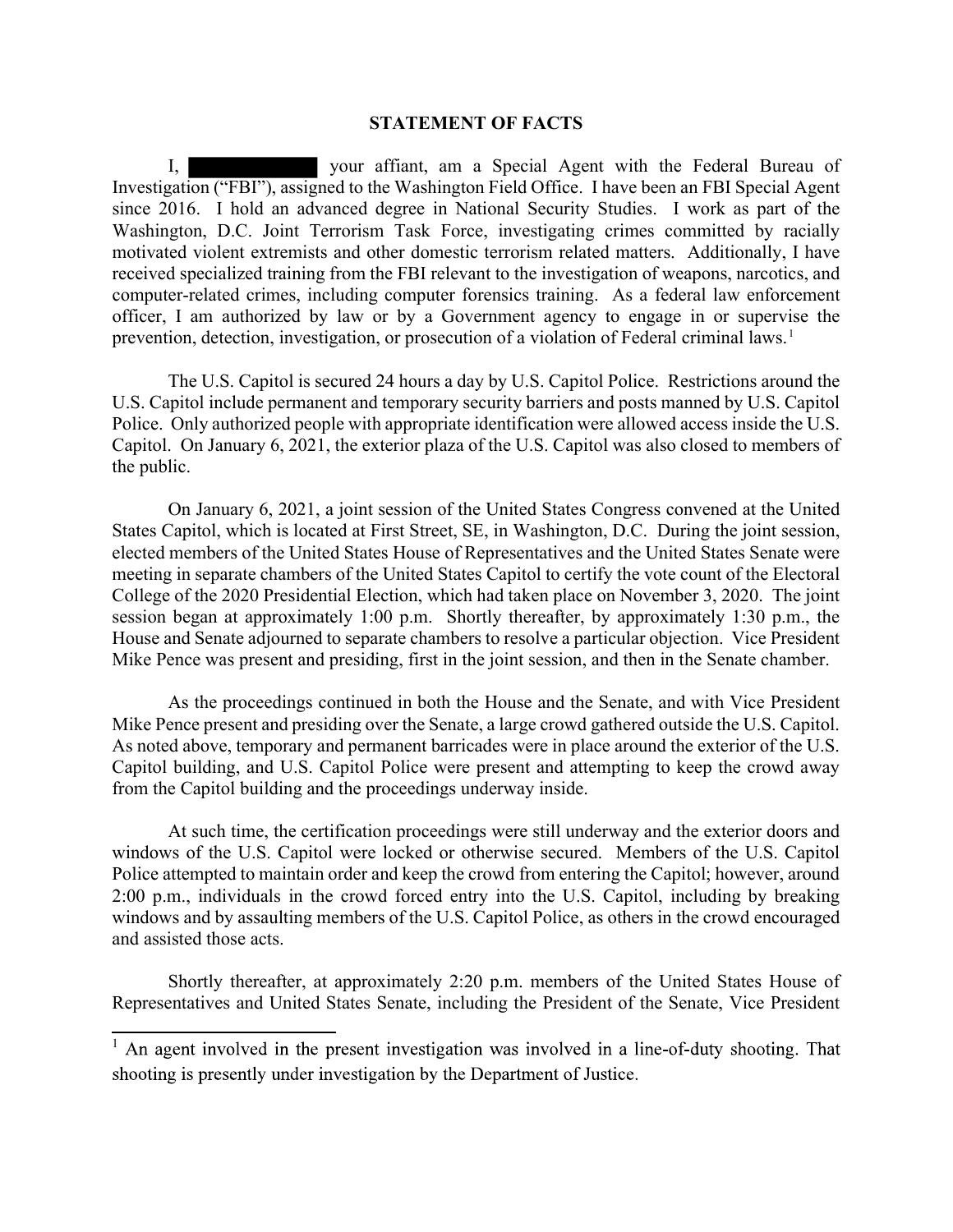Mike Pence, were instructed to—and did—evacuate the chambers. Accordingly, the joint session of the United States Congress was effectively suspended until shortly after 8:00 p.m. Vice President Pence remained in the United States Capitol from the time he was evacuated from the Senate Chamber until the sessions resumed.

During national news coverage of the aforementioned events, video footage which appeared to be captured on mobile devices of persons present on the scene depicted evidence of violations of local and federal law, including scores of individuals inside the U.S. Capitol building without authority to be there.

On the morning of January 6, 2021, FI DUONG and an associate of his (ASSOCIATE 1) introduced themselves to a Metropolitan Police Department Undercover Employee (MPD UCE) in the vicinity of Freedom Plaza, Washington, D.C. DUONG asked the MPD UCE if he/she was a "patriot," to which the MPD UCE responded in the affirmative and asked DUONG the same question. DUONG responded by claiming to be an "operator."

Later that afternoon, the MPD UCE observed DUONG kneeling by a marble fence on the West Terrace of the U.S. Capitol building, past the line of police officers and the construction scaffolding which were in place on January 6, 2021. The location where DUONG was observed is known to be within what was a restricted zone on January 6, 2021. DUONG and the MPD UCE exchanged greetings to one another but did not communicate further. DUONG did not appear to be interacting with anyone else.

According to records obtained through a search warrant served on Google LLC, a mobile device associated with  $XXXXXX(\omega)$ gmail.com was present at the U.S. Capitol on January 6, 2021. Legal process to Google confirmed DUONG is the user of the account XXXXXXX(@gmail.com. Google estimates device location using sources including GPS data and information about nearby Wi-Fi access points and Bluetooth beacons. This location data varies in its accuracy, depending on the source(s) of the data. As a result, Google assigns a "maps display radius" for each location data point. Thus, where Google estimates that its location data is accurate to within 10 meters, Google assigns a "maps display radius" of 10 meters to the location data point. Finally, Google reports that its "maps display radius" reflects the actual location of the covered device approximately 68 percent of the time. In this case, Google location data shows that a device associated with  $XXXXXX(\text{dgmail.com}$  was within the U.S. Capitol between 2:50 p.m. and 3:08 p.m. Google records show that the "maps display radius" for this location data was less than 100 feet, which encompasses an area that is entirely within the U.S. Capitol building geofence.

On January 13, 2021, the MPD UCE introduced an FBI undercover employee (UCE) and DUONG. During this meeting, UCE learned that DUONG belonged to a loosely affiliated, unnamed group of like-minded individuals, including ASSOCIATE 1. When describing the group, DUONG compared it to a known militia group located in Northern Virginia, but stated his group's mission was different because they "can't be out in the open" and asserted they need to be "a little bit more cloak and dagger." DUONG said he had thought about leaving Virginia to move to Texas but he decided against it because he said, "at some point you have to take a stand." DUONG also noted that the group intended to participate in future events and opined "it would be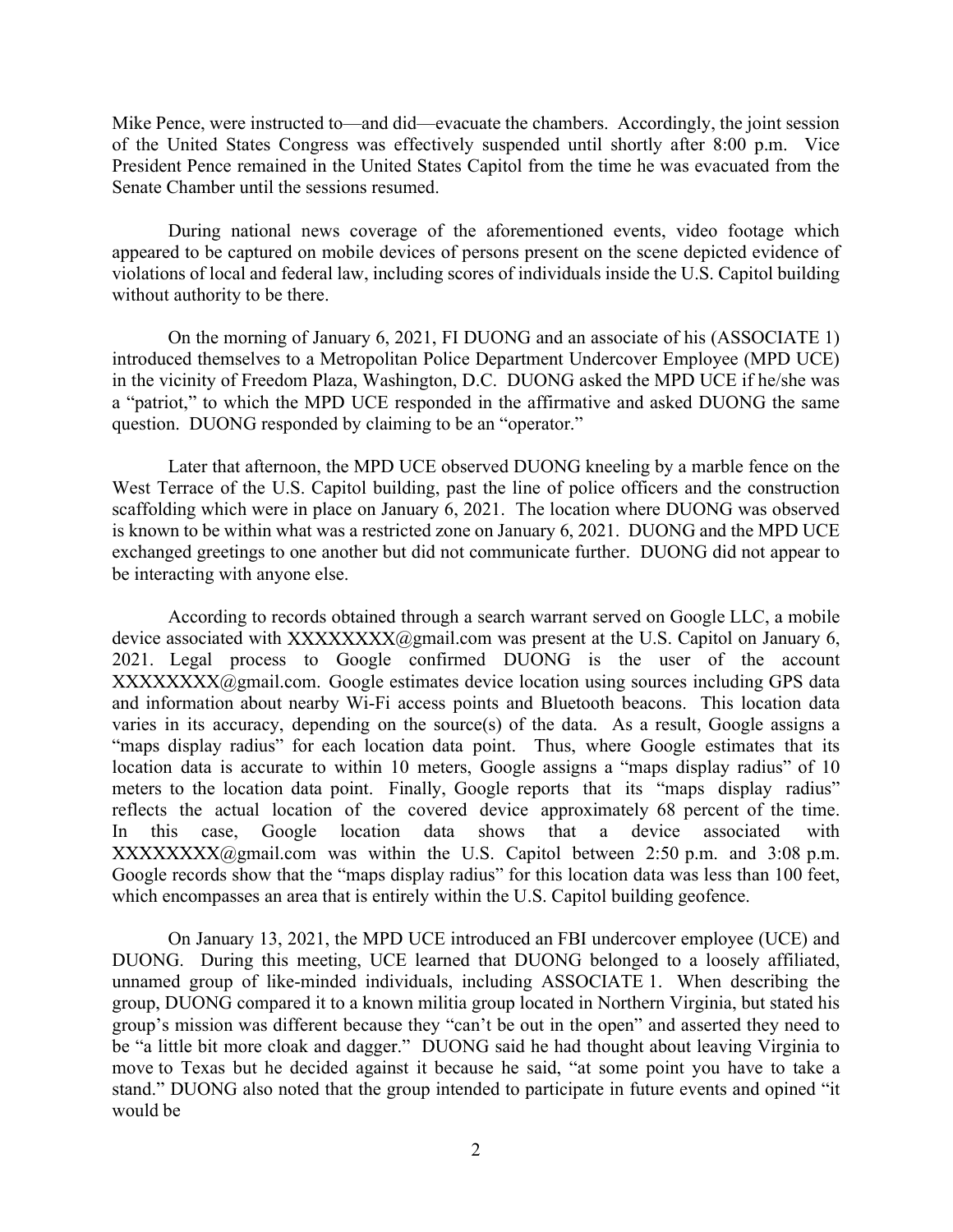good for me to get whatever information I can for the activities going on in the Capitol, around here in Northern Virginia." He stated "My objective is to find guys, local to this area, guys that we can, kind of, exchange information, build a more robust network. And I think that's key, especially with everything going no right now, as much as I hate the situation, we have to accept it as well. And so how do we deal with it? Community. And this is how we build resistances and what not, in terms of planning for what will inevitably come as a worst, right? Worst case scenario for any people that, freedom loving, liberty minded, pro 2A type of folks… and our focus is predominantly Virginia 2A, Virginia first, 2A. But to what end will Virginia still remain Virginia. Because I grew up here. My blood is Virginia and I'd hate to leave it. And that was something that he an I have talked about, we should uproot and just go to Texas. Me, cause I'd hate to leave Virginia like that. For me, you can only run for so long, eventually you got to make a stand. I spent, my family spent two generations running from communists. First in China and then in Vietnam, now we're here. And at a certain point, you just gotta make a stand." Based on my training and experience, as well as the context, I believe "2A" is a reference to the Second Amendment, which includes the right to keep and bear arms.

Also on January 13, DUONG indicated he was at the rally in Washington, D.C. on January 6 and that he was wearing all black in an effort to look like a member of Antifa.<sup>2</sup> He also said his vehicle was conducive for stashing his carbine. DUONG told a story about infiltrating an Antifa group and attending one of their meetings at the Eden House in Washington, D.C. ASSOCIATE 1 also told UCE that he and DUONG went to the rally at the U.S. Capitol on January 6 as well.

DUONG added UCE to an encrypted messaging platform chat populated by various members of DUONG's group. On January 18, 2021, DUONG sent the following message to the group describing his activities on January 6: "Once we found a corner I parked while one of our guys went to the capital building with letter we had written to our lawmakers. After that we departed. Saw no reason to stay much longer. I saw a group of guys they seem to have coordinated prior to the day's events. They passed a crowbar from the back to the front and that was used to breech the capital. I have that on video." or about the discussion of the method of the following out an experiment, where the stand." Based on my<br>and experience, as well as the context, I believe "2A" is a reference to the Second<br>near the which includes the right

encrypted messaging platform:

UCE: "Hey brother, you were masked up in the Capitol right?" DUONG: "Yeah thoroughly. Why?" UCE: "I keep hearing about good people getting hunted down for this shit. Just paranoid"

<sup>&</sup>lt;sup>2</sup> Antifa, short for Anti-Fascist, does not describe a particular group, but rather describes people who adhere to what they label as "anti-fascist beliefs." The term Antifa is often associated with anarchist extremists, individuals who, in addition to holding so-called anti-fascist beliefs, are also opposed to capitalism and the current form of the U.S. government and advocate violence. Anarchist extremists are often associated with violent criminal behavior that is carried out in service of anarchist extremist ideology. Anarchist extremists often seek out violent right wing extremists at public gatherings.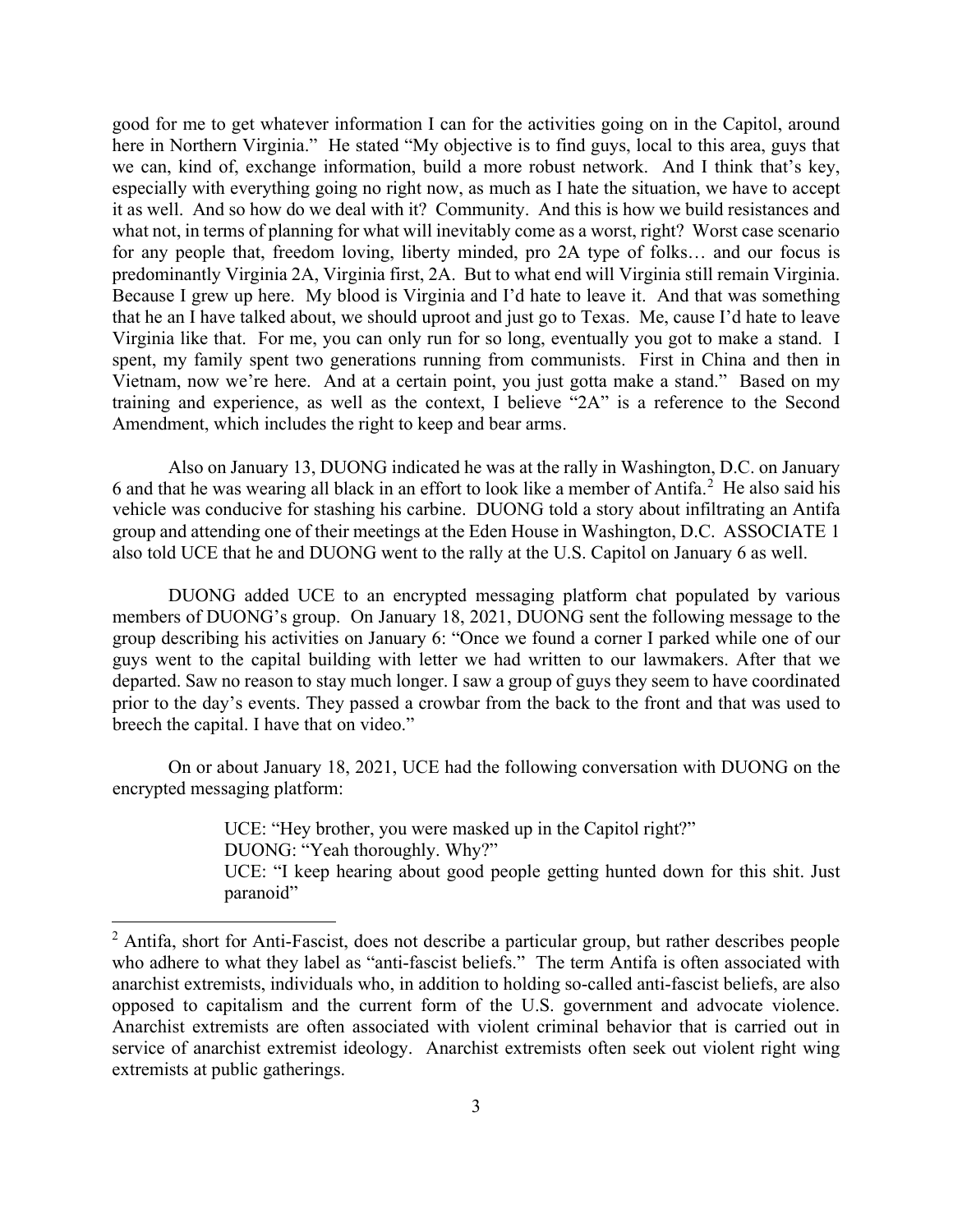#### DUONG: "I'm well aware"

On a call to UCE on January 22, 2021, DUONG stated that he was not with anyone during the U.S. Capitol siege but was there by himself documenting everything going on. He indicated that he was in the Capitol on January 6, 2021, telling UCE that he saw suspected Antifa there and that he "saw a group of people bring a crow bar from the end of the crowd all the way up to where DUONG: "I'm well aware"<br>
On a call to UCE on January 22, 2021, DUONG stated that he was not with anyone during<br>
the U.S. Capitol siege but was there by himself documenting everything going on. He indicated<br>
that he was in had seen that, DUONG replied, "This was outside going in. So this was when the people were still like on the outside of the building. And I watched, essentially, what amounted to a breaching team… that's what I saw. That's what I picked up on camera." He later explained, "Even after they had left, ya know the senators, the congressmen, they had left the Capitol building, they were still letting people in, it kind of developed into a guided tour. You know where you had the Capitol Police there, you had National Guard there, yet, very interesting sort of event, and this was around like 2:30, this was around 2 to 3:30, again, when I was documenting most of this stuff." He also said he did not necessarily approve of actions taken on January 6 at the U.S. Capitol and that it probably did more to hurt President Trump than to help him. Now an experience is a such that and have it, I get that on violeo." When UCE asked where the induction doors were. I saw that, and I have it, I get that on video." When UCE asked where he in that, DUONG replied, "This wa

DUONG also opined that he likes to be connected to militias in the area and know which groups are organized and that it is important for the groups to stay "nice and tight—if you know what I mean." He also said because of where he is located geographically, he has to be very careful in "how [he] say[s] certain things" and cannot be as overt about certain things that he wishes to be.

DUONG'S group at a house in Alexandria, Virginia. The group called themselves "a Bible study." Two Bible verses were discussed, and the group spent the rest of the meeting discussing details of the group and planning future group activities. The future activities included Bible studies, but also included activities such as firearms and other training events. On other occasions, the group has considered conducting training in physical fitness, combatives (i.e., training in hand-to-hand combat), and driving skills. During the meeting on February 12, ASSOCIATE 1 discussed the potential for acquiring a private chat server that could be housed at the DUONG's residence to ensure the group could have more secure communications. These efforts to acquire a private server are assessed to be an effort to subvert potential law enforcement surveillance efforts. The group eventually did acquire a server, but it is not housed at DUONG's residence.

Later at the event on February 12, DUONG started talking about being in the U.S. Capitol on January 6. He said he had footage of a crowbar being passed from the back of the crowd to where he was in the back of the Capitol. He also referenced a secondary breach in a different location of the U.S. Capitol. DUONG further said he was grazed with a rubber round that hit his shoulder while he was inside the Capitol. DUONG later that day talked again about going into the Capitol and said when he went in, he was "just recording as like a journalist," using quotes with his fingers when saying this to indicate his sarcasm. DUONG stated that he looked like Antifa while he was at the event. DUONG later expressed concern about law enforcement, specifically DOONTO 3 groups and the Finct and the group space in Fig. groups and the group space in a maximum is the group and planning fetals of the group and planning future group as rince a propart the rest of the meeting discussin extremism and terrorism.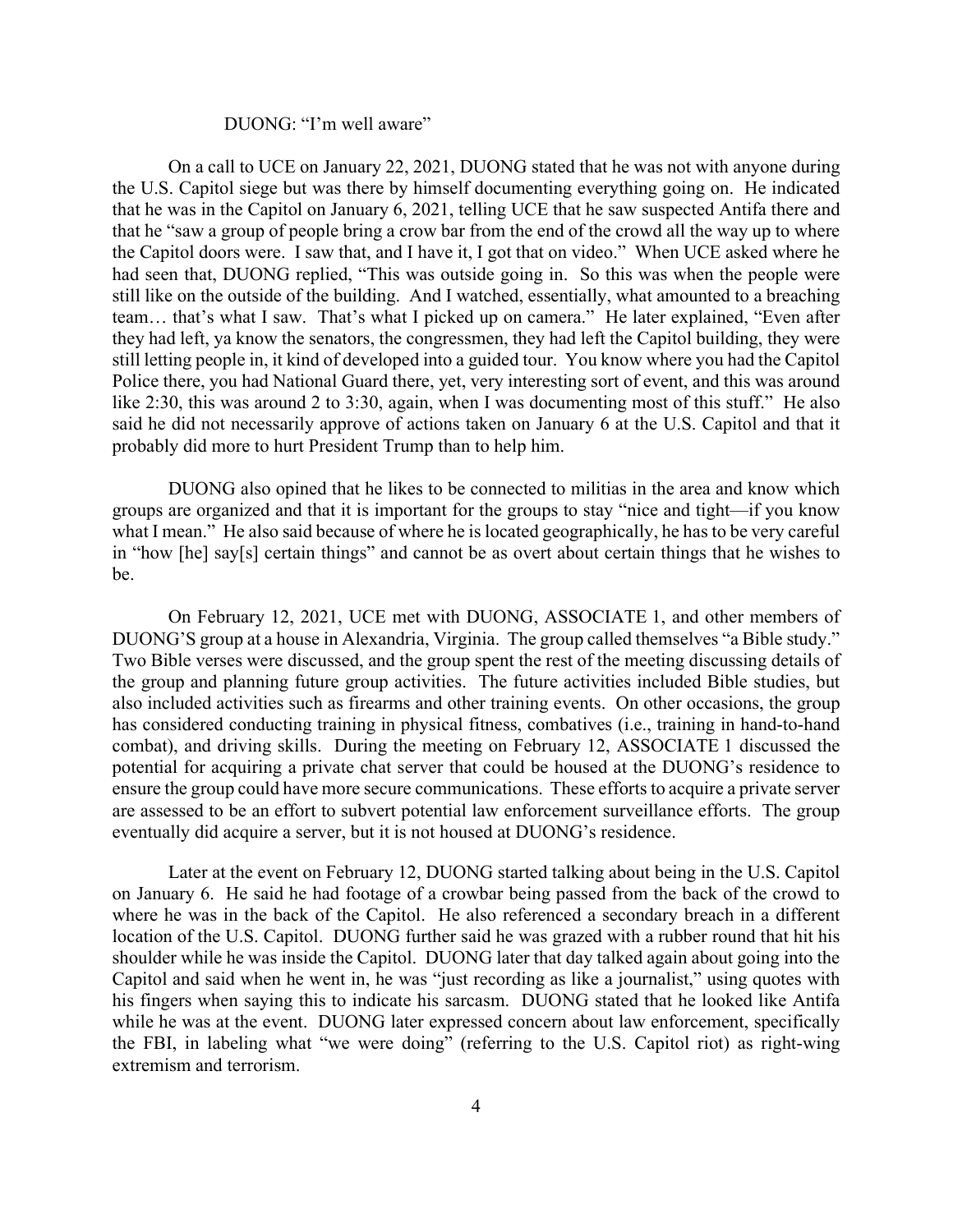In addition, during the February 12 meeting, DUONG and ASSOCIATE 1 discussed a Virginia secession movement called "the State of Appalachia." DUONG opined that this could be the most peaceful way to separate from the U.S. government, saying it was "the most peaceful way of avoiding any sort of conflict and if they have a problem with it, hey, we can settle this like men." In addition, during the February 12 meeting, DUONG and ASSOCIATE 1 discussed a Virginia secession movement called "the State of Appalachia." DUONG opined that this could be the most peaceful way to separate from the U.S. g like the Constitution; I don't like the Democratic shit this region keeps voting for." DUONG later elaborated on his desires for a secession of Virginia by saying, "peaceful separation is sort of the phrase we're going for here is, cause we're not looking to overthrow the government, whatever loony shit you wanna do, go ahead, but we don't want no part of it."

At the event on February 12, DUONG had multiple firearms and boxes of ammunition at his house in Alexandria, Virginia, including an AK-47 with a magazine inserted into the magazine well on his bed, which was located near the basement entrance to the house. DUONG said he is in the process of acquiring a suppressor for his AK-47. He said he was applying for the National Firearms Act (NFA) approval with the ATF and working with a licensed firearms dealer in Fairfax County, Virginia, to purchase the suppressor. On March 15, 2021, DUONG informed the group that "My suppressor came in." On March 30, 2021, he reported that he had "to wait until ATF approved my form 1." Based on my training and experience, I believe DUONG was referring to the form required to register a firearm under the NFA, known as Form One.

DUONG also coordinated additional surveillance efforts on the U.S. Capitol. On February 10, 2021, DUONG had the following conversation with UCE on the encrypted messaging platform regarding surveillance of the U.S. Capitol:

> DUONG: "Are you in DC?" UCE: "Fredericksburg" UCE: "What's up? Why you asking? Count me in for Friday…just lemme know what I can bring" DUONG: "One of our guys is patrolling the green zone. Getting idea of what they're doing. Are you familiar with SALUTE reports? Size, Activity, Location, Unit/Uniforms, Time and Equipment. No shame, it's been a while. This is the time to brush up on these things. Antifa have been read through army and Marine Corp manuals and are using these techniques as well."

On the same date, ASSOCIATE 1 added, "[I] Took footage of some of the Capitol's west and east faces. Scaled the south. Felt self-conscious so I left before taking the north. Will upload to [an online encrypted cloud storage service] when I get home." ASSOCIATE 1 also asked two members in the encrypted messaging platform chat directly, "Are you both cycling the Capitol tonight?"…"You sure it wouldn't be a good opportunity to see how they act when they think no one's around? We can take a car." DUONG responded, "You are more than welcome to go." ASSOCIATE 1 continued, "Eh…they saw my plates last night. Different car."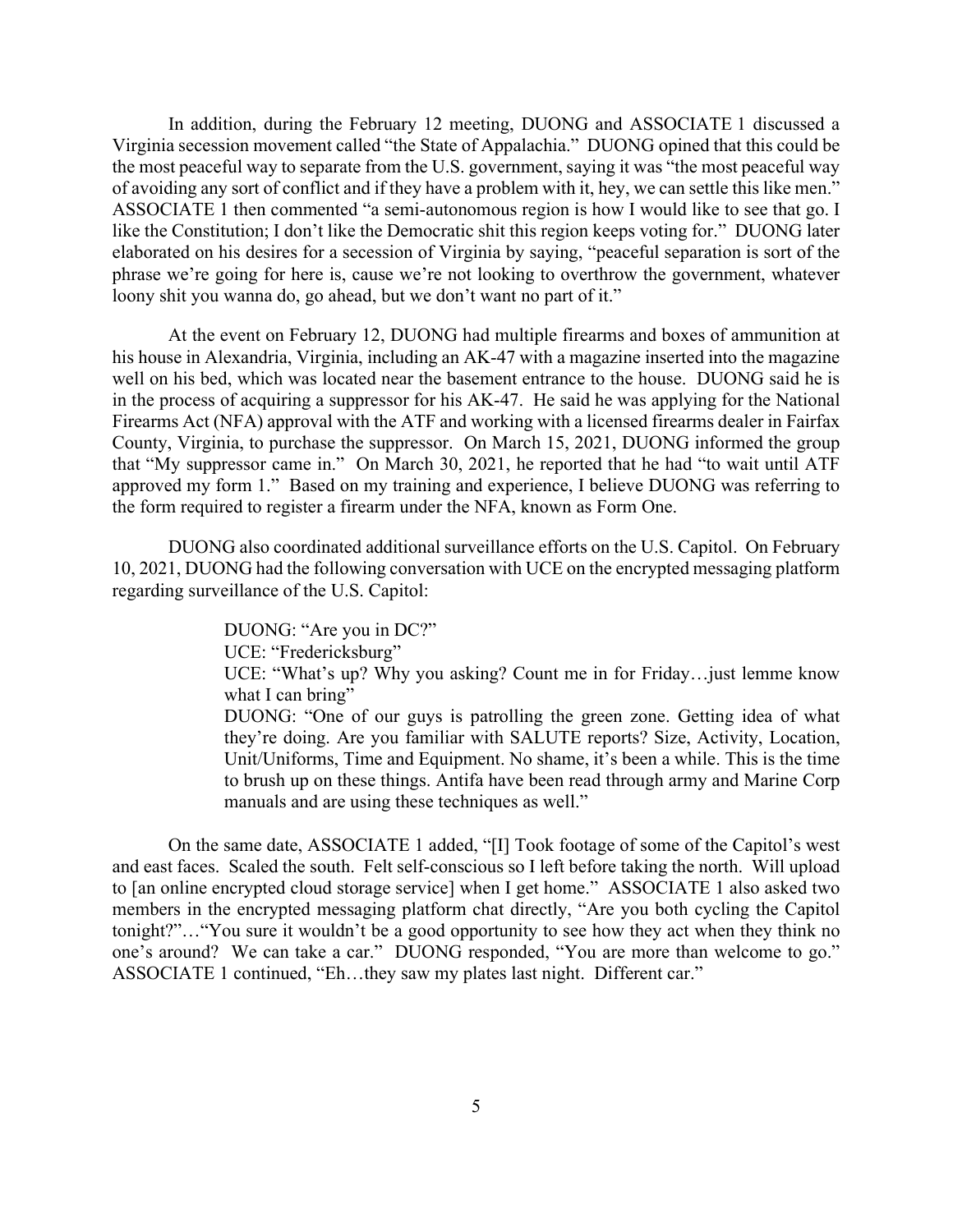On February 13, DUONG and ASSOCIATE 1 had the following conversation on the encrypted messaging platform regarding surveillance of the U.S. Capitol:

> ASSOCIATE 1: "How do we feel about an Intel run around the Capitol tonight? Fewer of them out. Posture may be lowered. Good opportunity to expose weaknesses."

> DUONG: "Poke and prod. But have a legitimate reason to go. Visit a restaurant or something. Get something cheap. Walk around a bit."

> DUONG: "The macro game plan will be non-compliance. Force them to be heavy handed in there response."

On April 2, 2021, ASSOCIATE 1 notified the encrypted messaging platform group of his intention to conduct surveillance on the Capitol and was later observed driving around the U.S. Capitol. When asked about this activity and other surveillance footage which ASSOCIATE 1 took of the U.S. Capitol, ASSOCIATE 1 stated, "I got rid of most if not all of it. He [DUONG] still has it tho."

On March 20, 2021, DUONG brought in to speak to his group a person he described as "my three percenter contact," ASSOCIATE 2. I believe that DUONG was indicating that ASSOCIATE 2 was a member of the far-right militia the Three Percenters. Militia extremists sometimes call themselves three percenters ("III%ers" or "threepers") based on the myth that only three percent of American colonists took up arms against the British during the American Revolution. Some III%ers regard the present-day US Government as analogous to British authorities during the Revolution in terms of infringements on civil liberties. While many independent or multi-state militia groups incorporate III% in their unit names, the term is less indicative of membership in a single overarching group than it is representative of a common belief in the notion that a small force with a just cause can overthrow a tyrannical government if armed and prepared.

ASSOCIATE 2 addressed DUONG's group at a meeting at his house in Alexandria, Virginia on March 20, explaining that some of the people that went into the Capitol were smart and wore a mask, and as a result, law enforcement could not identify them. In response, DUONG raised his hand and laughed, stating "I was wearing all black and wearing two different kinds of masks." Another member of the group, ASSOCIATE 3, then said to DUONG, "But you weren't there." DUONG corrected him, stating "I was there actually."

One of the masks DUONG was wearing was white with an image of a facial expression on the mask. When discussing the mask with the MPD UCE on January 6, 2021, DUONG explained the mask was a Japanese style mask. The below picture 1 was captured using open-source research from DUONG's social media account on the site Telegram and depicts a mask matching the description provided by the MPD UCE. Picture 2 was captured by U.S. Capitol cameras on January 6, 2021. Picture 3 was is a still image from the video taken by DUONG on January 6, 2021 and shared with the encrypted messaging platform group and depicts what appears to be the same individual in a red hat, blue facemask with a white mark, and a black and yellow hooded jacket and a grey hooded jacket next to DUONG.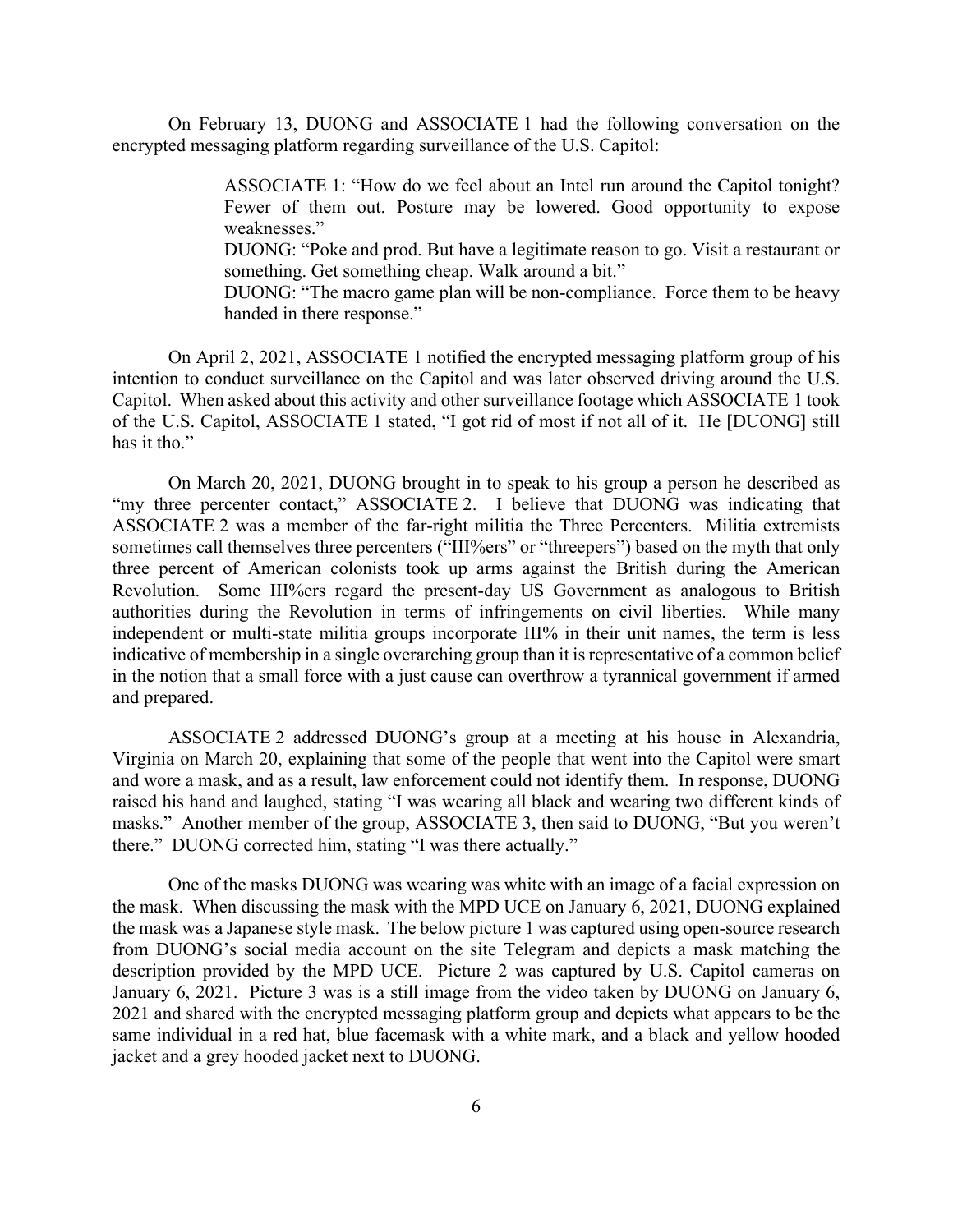

Picture 1



Picture 2



Picture 3

On March 31, 2021, UCE asked if DUONG took footage while he was in the Capitol and DUONG confirmed that he had. DUONG separately indicated that he had used ASSOCIATE 1's video camera to take the footage. DUONG said, "I was right in front when they smashed the doors...I also got footage of the Capital Police shooting the rubber bullets at us." UCE also asked DUONG if he thought the government was going to come after the group or if Antifa would and DUONG said, "there's always that possibility. But honestly, it could be both. So, it's for both 2020/01/06 19:56:14<br>
2020/01/06 19:56:14<br>
2020/01/06 took footage while he was in the Capitol and<br>
DUONG confirmed that he had. DUONG separately indicated that he had used ASSOCLATE 1's<br>
video camera to take the footage. now locked up and DUONG said, "I see that as an opportunity. With every great revolution, you go to the prisons and you break them out. It's just a matter of figuring out where the prisons are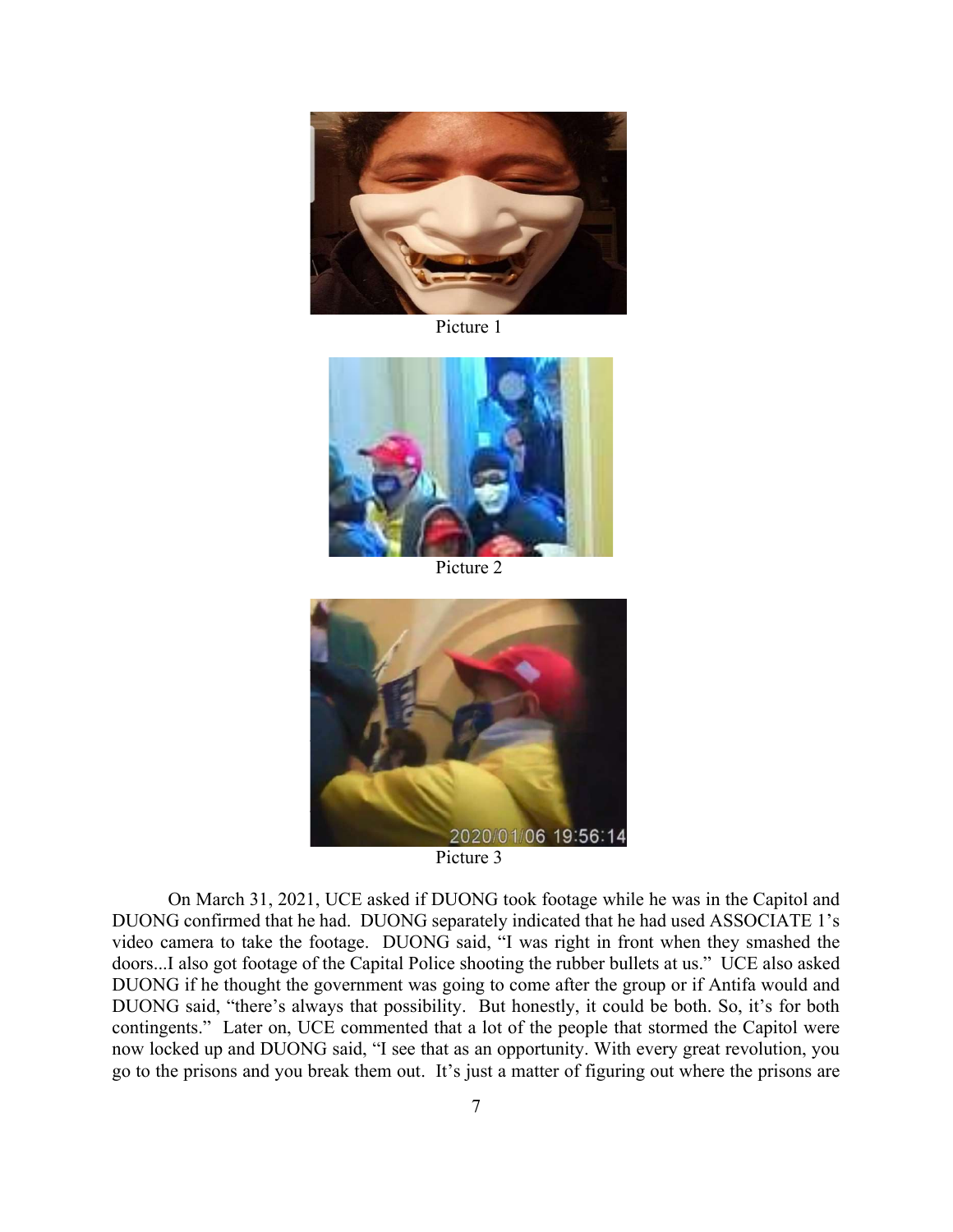and that should all be public information. In theory, how many of those guards are equipped in a sense of protecting people from breaking into prison...in theory, if we needed to break people out of prison to add to our numbers, to add to the rank, or even to, hell, to sow discord...what that does is add stress to the system."

On or about April 2, 2021, ASSOCIATE 1 sent a link to videos posted to the website Dailymotion, a video-sharing website. DUONG later confirmed that he had taken those videos on January 6, 2021, at and inside the U.S. Capitol.

In the video sent on April 2, 2021 of DUONG's activities inside the Capitol on January 6, 2021, DUONG records individuals on the West Terrace of the building breaking windows and doors to the U.S. Capitol building. While on the West Terrace, DUONG is surrounded by other protestors yelling comments such as "Everybody inside," "Stop the steal," "Fight for Trump," and "Traitor." Based on my training and experience, as well as the context, I believe these individuals were referring to stopping the certification of the vote count of the Electoral College of the 2020 Presidential Election. DUONG can be heard cheering individuals on as they make entry into the building through the breach points they established. DUONG records U.S. Capitol Police engaging protestors with less-than-lethal rubber bullets. He records a conversation between two protestors discussing the activities of other protestors inside the U.S. Capitol Building who were stealing things and sitting in the office spaces within the building. On or about Appli 2, 2021, 2021, 2021 and the yelling is only to perform the yellows by the studients of the yellow when the phonetic studients of the U.S. Capitol.<br>In the video sent on April 2, 2021 of DUONG's activities

On April 8, 2021, DUONG explained to UCE that he climbed the wall of the U.S. Capitol before he entered it. DUONG confirmed that one of the voices heard yelling in the videos was DUONG's voice. He said, "I was screaming and yelling so my voice was shot to hell." UCE DUONG, and DUONG confirmed it was. UCE also asked about the yelling of "I'm coming for you, Nancy," and DUONG said that was not him.

The following comments are heard during the video. Based on the consistent voice and volume of the comments heard throughout the video, and on DUONG's admission to UCE of having made some of the statements, I believe these comments were made by DUONG:

- "Our House!"
- "Go, go, go, go, go!" (Made after the doors are breached in the U.S. Capitol's Senate wing door.)
- "Let's go!"
- "Second wave!"
- "I'm here to bear witness."
- "This riot is only a peel of the onion [phonetic], we have millions"
- "Go ahead, go ahead, get in." (Said while putting his hand on another man's back and pushing him forward towards the Senate Wing Door.)
- "We're coming for you Nancy."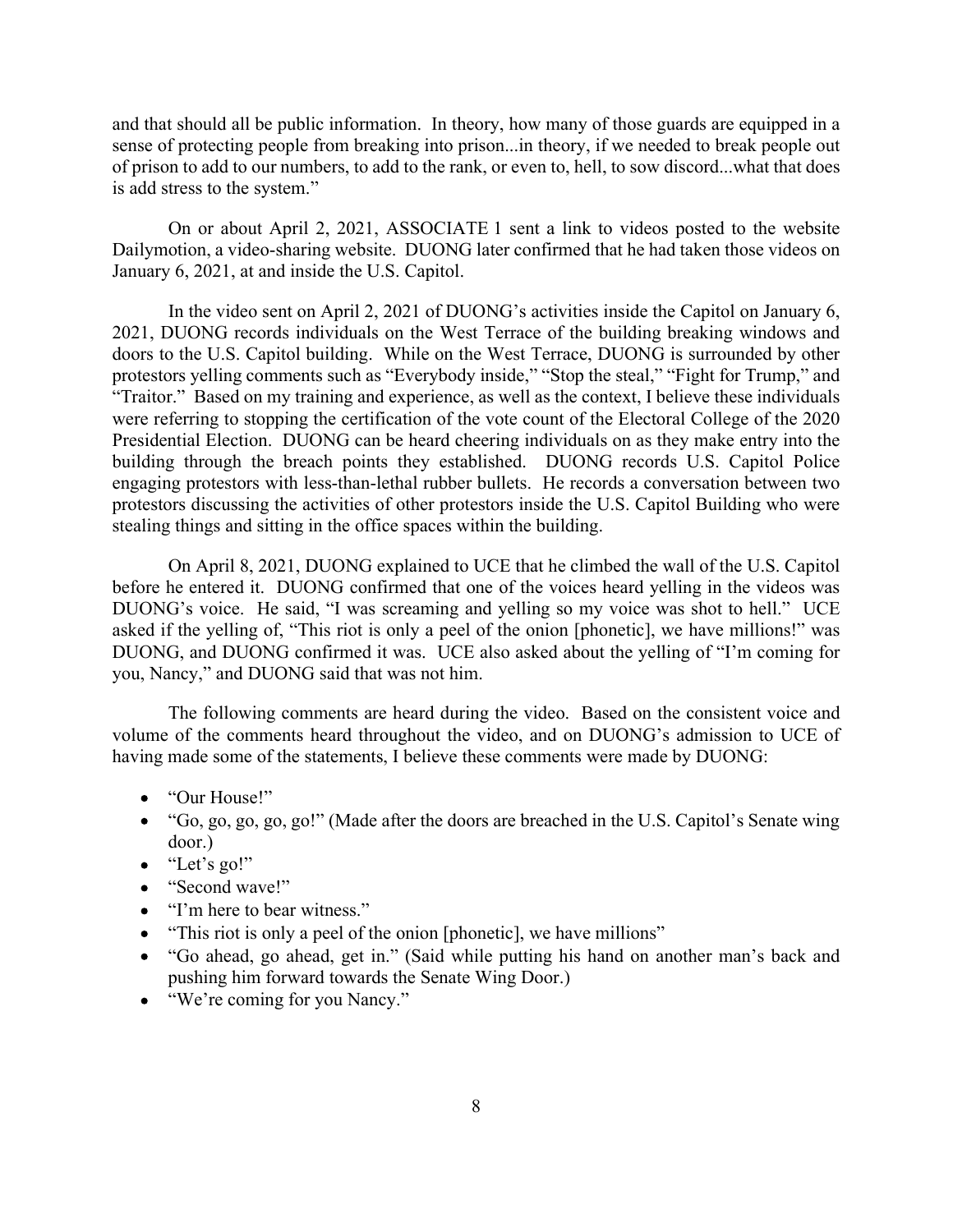### DUONG's Interest in Violence

DUONG has repeatedly expressed his willingness to engage in conflict, including violence, against groups that shared different views than his own. For example, on or about April 2, 2021, DUONG messaged the group on the encrypted messaging platform to tell them "Attention! Derek Chauvin trial begins this week. Be cautious to those of you in the cities. Will be available for emergency QRF. Will have separate channel for those within Northern Virginia. Good luck and Godspeed to you all." On or about March 23, 2021 in response to a news link titled "BREAKING: BLM Protesters Mob Store, Trapping 100," DUONG advised the group to "Make sure your rifles are zeroed." In response to a conversation about increased gun laws in the United States, DUONG stated, "But they will not be unscathed from the political fallout. The consequences will be tremendous, potentially the spark to kick off the next hot civil conflict. Key is this. Regardless of what they do. Nothing for us changes. Keep your guns and be ready to use them." In response to a conversation about active shooter situations, COVID-19, and Antifa and Black Lives Matter protests, DUONG commented, "Regardless with what happens, nothing changes for us. Dig deep and stand firm."

DUONG also shared an excerpted post with the group that he described as "relevant": "My goal here is to outline the current 'state of play' in what could be called the second American Civil war. . . . What does matter is that the longer this portion of the population goes without political redress of their grievances, the more desperate they become, and the more likely they are to resort to violence. By locking someone out of the political process, they are forced to seek other methods to enact change. Of course, the first to act out are the most unstable, and those who feel they have no possible road to an acceptable future under the current system of government, which is why the opening salvos have been fired by low status individuals who believe they have nothing to lose and everything to gain. But as time goes on and the noose tightens the people who have been excluded from the political process become more desperate . . . ."

On March 31, 2021, UCE asked DUONG about his affiliation with the Three Percenter militia organization and DUONG said he had attended rallies with them but had never officially affiliated with the group. DUONG said he liked being unaffiliated and being able to take action independently. DUONG then later discussed his goals for the group and said, "for me, right now, my goal is in building the infrastructure first, to then building up the individuals that will compose of this, perhaps long after I'm gone...and, I'm kind of at a point right now that I'm writing letters to my son. If I get into a gun fight with the feds and I don't make it, I want to be able to transfer as much wisdom to my son as possible. I've got the manuscript, I've got my, what do you call it, I can't even think of the word. It's like what a lot of serial killers write, their manifestos. I'm writing my manifesto to my son about, like, don't be consumed by the propaganda, always fight, always go against the grain, most people are fucking stupid."

On May 21, 2021, DUONG was discussing his family's property and said, "It's at least 25 yards. I have my little range finder...I've measured out all the major landmarks around here. So I know if the federales ever come and they're standing at one of my designated spots, I know exactly what distance they're at." Later in that conversation, DUONG said, "Put some range flags up too...Let me get my windage. Uh, there we go. Got it. If it's under a hundred yards, you don't have to worry about that bullshit...ya know, I just like to talk shit. Especially all the normies are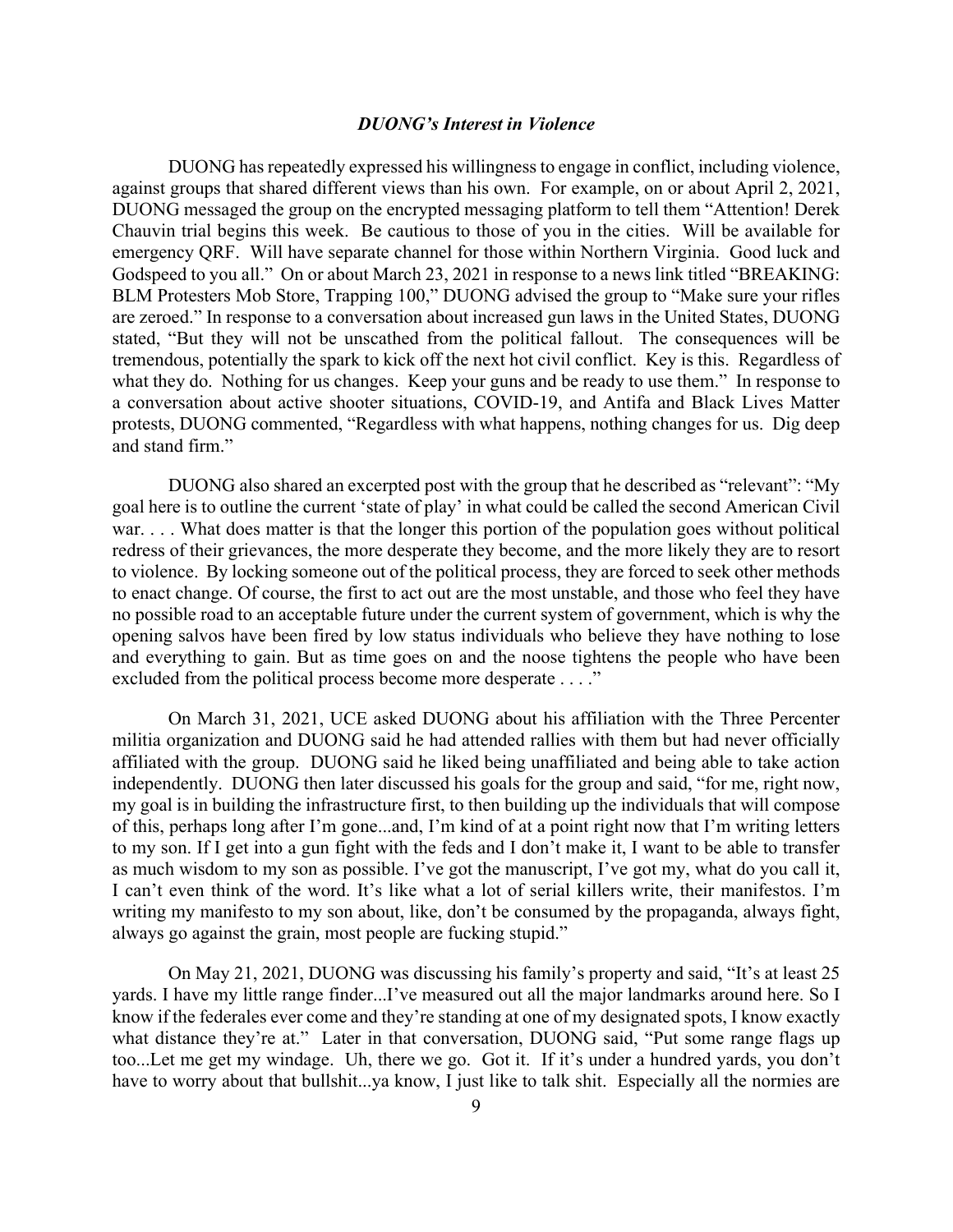like, oh my god, a hundred yards is so far. If anyone's ever shot at a hundred yards with a rifle, it's cake."

# DUONG's Interest in Destructive Devices, Including Molotov Cocktails

On May 21, 2021, UCE arrived for a group meeting at DUONG's house in Alexandria, Virginia and observed five cardboard boxes filled with glass bottles, and separated with cardboard dividers, positioned on the driveway next to the residence. There were approximately 50 glass bottles in these boxes.

Later in their meeting, DUONG told the group that ASSOCIATE 4 would be stopping by during one of his work breaks. ASSOCIATE 1 replied, "Oh, me and him get along about as well as brake fluid and pool chlorine. Which would make an opportunistic weapon given the opportunity." DUONG responded to this by saying, "I was about to say, I was thinking of...ammonium cel-ummm, it's like bleach, mix it up with a few other things, like basic household chemicals, you get mustard gas." ASSOCIATE 1 responded, "Don't do that, but I wouldn't mind making CS MRE bombs. Well, that's um terrorism, felony."

Based on my training and experience, as well as the context, I believe DUONG was referring to making bombs using a chemical compound known as CS gas and the heating packet contained in military field meals known as "Meal, Ready-to-Eat." DUONG responded, "Uh, why the hell do you think I have all those boxes of wine bottles there?" ASSOCIATE 1 said, "Molotovs." DUONG then replied sarcastically, "Obviously, I'm going to be doing a few art projects that require flowers, my petunias, right? It's a poor man's vase." DUONG later said, "I would not [he then sarcastically coughed], I would not think to put in a little bit of Styrofoam, a little bit of motor oil, and some gasoline in said wine bottles. I wouldn't have the first thought of doing that whatsoever." ASSOCIATE 1 then said, "You can get away with it. I can't. If I do that, I'm a white supremacist." DUONG then responded, "I'll claim the mental illness." of...ammonum cei-umman, it sinke beach, mux it up wind a leve other tungs, ince basis ionisals, you get mustard gas." ASSOCIATE 1 responded, "Don't do that, but I wouldn't mind making CS MRE bombs. Well, that's un terroris

On May 24, 2021, UCE called DUONG and told him that he was interested in getting access to the Molotov cocktails that DUONG discussed on May 21. UCE asked DUONG about the recipe and DUONG said, "Between you and me, I know it. But only in theory. As far as actually doing anything with it, I haven't had a chance to test it. For obvious reasons. It's not something I can obviously test in my backyard without drawing a lot of attention." UCE offered to go to a remote place to test it with DUONG, and DUONG replied, "Probably go up to the mountains, ya know."

Later that day, on a phone call with UCE, DUONG elaborated, "Really it's just a contingent. A contingency I have, I don't entirely have, that I really don't have the most stock into. But it's just a matter of, really, at the end of the day, the intent behind, that it is another means of area denial and crowd control in perhaps not the most ethical way. I know of very few people that want to be lit on fire. They'll tend to stay away if that sort of element is introduced. And it's also dependent on a whole, lot of other elements. But it's just another means of..." UCE then asked about how to make the Molotov cocktails, and DUONG said, "The motor oil is what makes the fire sticky. Know what I mean?" DUONG gave more instructions by saying, "The recipe that I have. This is just from my own study and from looking at sources that I will not yet name...So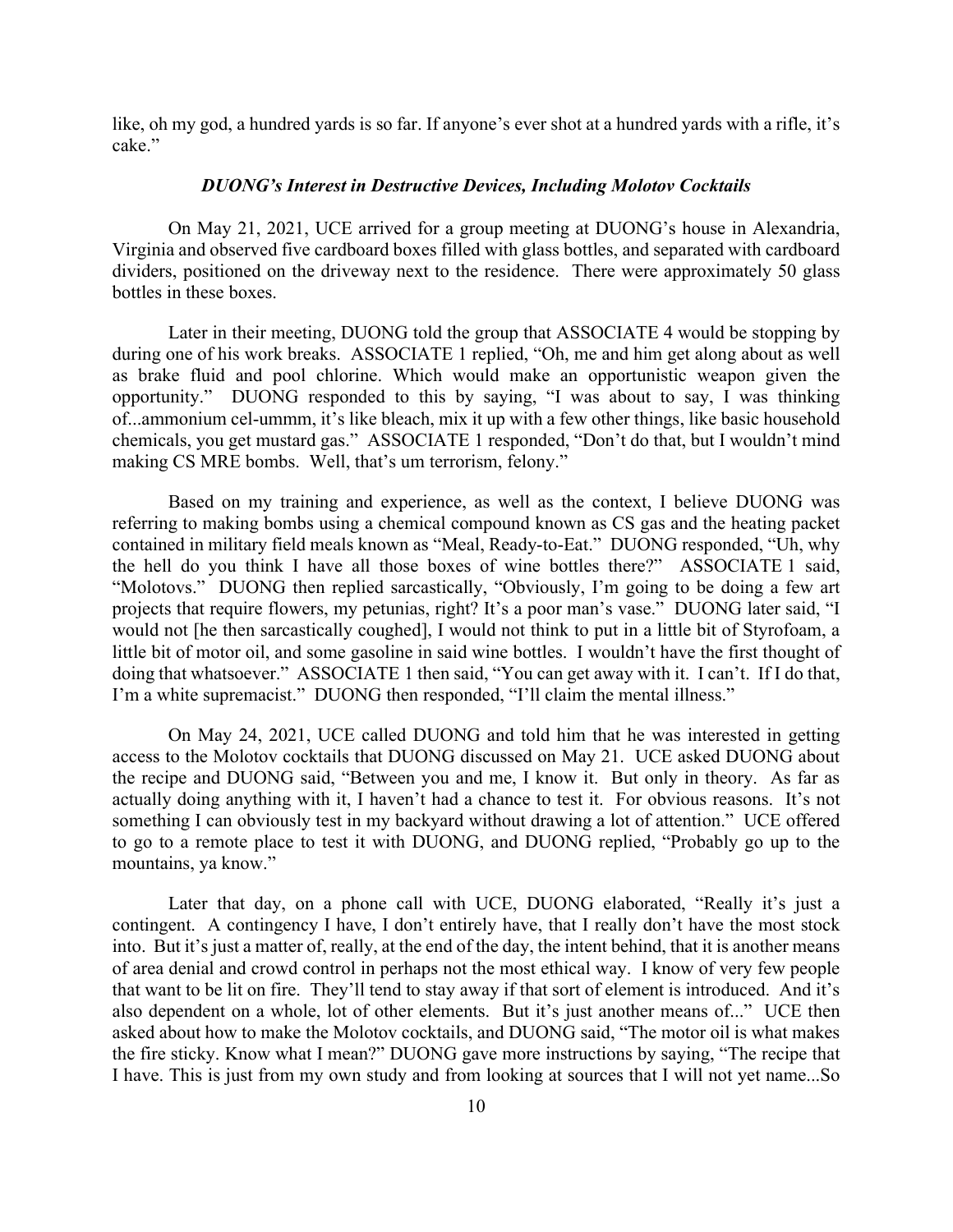it's fuel, motor oil and Styrofoam. The Styrofoam is another petroleum element in there that adds to the costiveness [phonetic] to the flame. But again, this is all just in theory. I have not tested any of this out. And even the material that I do have, and again, I'm very selective in how much material I do have. And it's just bottles right now. And I can make a pretty dumb ass excuse to why I have as many glass bottles as I do, ya know? And I can get away with that. But in it's fuel, motor oil and Styrofoam. The Styrofoam is another petroleum element in there that adds<br>to the costiveness [phonetic] to the flame. But again, this is all just in theory. I have not tested<br>any of this out. And ev the accelerant and what kind of gas one should use. DUONG responded by discussing some differences between diesel and regular fuel but said he was not sure. motor oil and Styrofoam. The Styrofoam is another petroleum element in there that adds<br>
ostiveness [phonetic] to the flame. But again, this is all just in theory. I have not tested<br>
his out. And even the material that I do it's fuel, motor oil and Styrofoam. The Styrofoam is another petroleum element in there that adds<br>to the costiveness [phonetic] to the flame. But again, this is all just in theory. I have not tested<br>amp of this out. And cu

specifically the Styrofoam. DUONG said, "No. I mean Styrofoam is fairly easy to get your hands how to prepare the Styrofoam and asked if it just needs to be crushed up and placed in the fuel, and DUONG said, "Yeah, it's that simple." UCE asked DUONG if he thought about testing any Molotov cocktails and stated that he (UCE) would be interested in testing them. DUONG responded with, "One step at a time. I have certainly enough materials. The only thing that I need would just be the accelerant. And considering all the oil logistical issues we have, it might be a little more difficult to come by than expected. But that's a bridge to cross when we get there." The UCE later told DUONG, "If you're thinking about testing them or something, let me know. Because I wouldn't mind joining for that." And DUONG said, "Gotcha. Well it's in my YouTube search now, so, I half expect some federal agent to be like, 'Hey, what are you doing?'"

Shortly after this call, DUONG followed up with UCE on the encrypted messaging platform, confirming that diesel fuel was "less flammable than regular gas" and thus made a better fuel for Molotov cocktails because "Diesel would be non reactive to open flame."

On May 25, 2021, UCE messaged DUONG via the encrypted messaging platform proposing that they test DUONG's Molotov cocktails at a rock quarry in West Virginia. DUONG responded, "Cool" and suggested that they could "have different venues for different skill level individuals" to train. When UCE asked if DUONG wanted him to ask to use the land so that they could test his Molotov cocktails, DUONG responded "Hell yeah . . . I'd like to see what they do" and indicated that he had "most of the material just a few niche things to pick up," including fuel.

UCE and DUONG eventually settled on a date of June 17, 2021 to test the Molotov cocktails. DUONG said that he was not available on the originally selected date, but that if he and UCE were not able to find an available date soon, then DUONG would just test the Molotov cocktails on his own in his back yard.

In a meeting on June 9, 2021 held at a house in Alexandria, Virginia where they prepared for the test, UCE asked DUONG if he wanted to use glass Kombucha bottles like they were presently drinking from to make Molotov cocktails. DUONG rejected the idea, stating that "My concern is this bottle is a little bit too thick and is not going to shatter on impact." UCE then asked platiom, continuum that descell their "less liamnable than regular gas" and thus made a better<br>fuel for Molotov cocktails because "Diesel would be non reactive to open flame."<br>On May 25, 2021, UCE messaged DUONG via the en the for Molotov cocktails because "Dresel would be non reactive to open flame."<br>
On May 25, 2021, UCE messaged DUONG via the enerypted messaging platform<br>
proposing that they test DUONG's Molotov cocktails at a rock quarry is being hit with a conspiracy charge...cause the only thing I have is bottles, right? And just by nature of existing as a human being, I happen to have an excessive amount of textiles and cloth,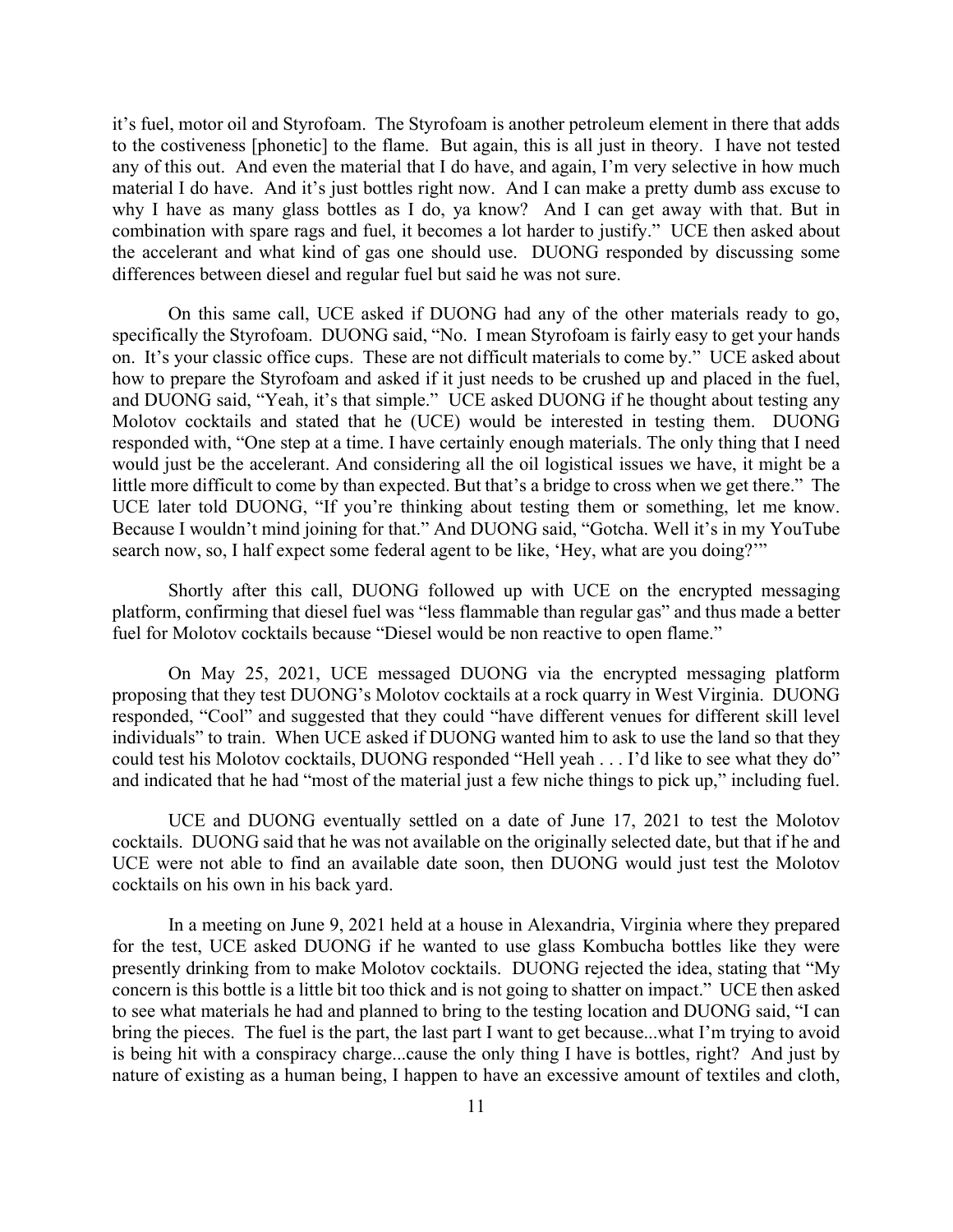ya know? In my home. So maybe, they won't consider it a conspiracy. But having bottles, cloth, fuel, they could hit me with conspiracy charges." DUONG also noted that the wine bottles he was then showing UCE were just the ones he was willing to throw away and experiment on, but that he had "so many more bottles."

DUONG then walked UCE again through directions on how to assemble a Molotov cocktail. DUONG noted that there were numerous YouTube channels that covered this topic but that he was "trying to avoid going to those channels for too much" to avoid attracting attention. He noted that one person on YouTube had made a legal Molotov cocktail after filing a Form One with the ATF "because he was making his own destructive device. Which is what a Molotov cocktail would technically fall under." When UCE asked DUONG if he had filed a Form One to construct a Molotov cocktail, DUONG replied, "Fuck no...but I'm just saying there are ways you could do this legally...but I just don't want to have that attention on me."

DUONG then showed UCE his entire collection of bottles. He had three to four more boxes of glass bottles at the entrance to the basement, as well as the Styrofoam top of a cooler next to the bottles. DUONG informed UCE that he had also been saving motor oil from when he changed the oil in his car, and that he had numerous rags in the form of old clothes. DUONG indicated he intended to get gas when they were closer to the testing location in West Virginia, but that he had a can for the gasoline. He also indicated that he would bring trash bags to the test so that they could clean up after themselves.

UCE asked about how much damage a Molotov cocktail could cause and DUONG said, "It's not so much the damage in and of itself. It's the effect of having fire as a deterrent and being able to deploy that fire where you want it. And in at least in engaging with armored vehicles, if you were to throw it near where the engine is, you could overheat the engine by creating a fire underneath it. That's how you would disable an armored vehicle with a Molotov."

UCE asked for DUONG's plan for the Molotov cocktails and DUONG said, "For me, I'm trying to look at this at a big picture scale...What's the end game here? In some sense you could say the battle is already lost. We just haven't started really shooting each other yet. Or what if we devolve into something like the Spanish civil war where you have pockets of resistance." DUONG explained his opinion of current factions in the U.S. and what a civil war could look like. He then went on to say, "Everything that we've built and set up here is for our own mutual defense. Defense of each other's lives and property. Because I have no faith if the police are wrapped up in things...they are not going to bother with your own defense." DUONG continued, "Yeah, having fire as a deterrent. Again, even a crazy person, right? They're not likely to want to get themselves lit on fire. And it's a good effective means of deterrence in that sense where it's also ammo efficient. I don't have to waste bullets to keep people away. That's the idea."

At a meeting with UCE and ASSOCIATE 3 on June 16, 2021, DUONG told the group about the benefits of using Molotov cocktails to disable vehicles. He said, "So that's what the utility of the Molotov cocktail is. And this is somewhat lost in translation. Cause most people just use it as anarchist, and, oh yeah and burning shit and doing dumb stuff, right? But it actually, you can disable vehicles by that method."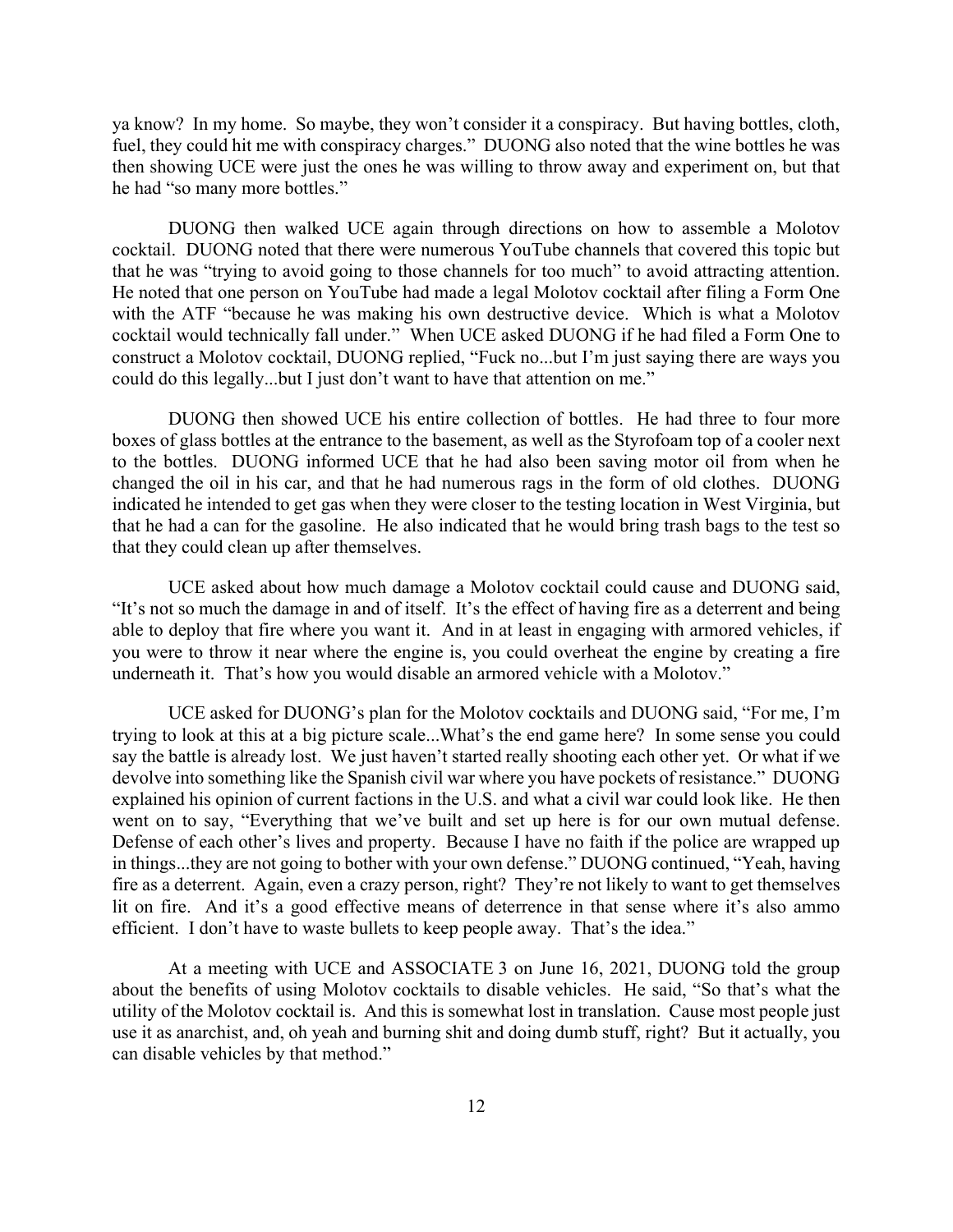The Molotov Cocktail Test Reconnaissance<br>UCE was standing with DUONG on the deck of DUONG's house in<br>DUONG discussed President Biden's nominee for the director of the<br>UONG thought Chipman was a gun-control activist and exp On June 17, 2021, UCE was standing with DUONG on the deck of DUONG's house in Alexandria, Virginia and DUONG discussed President Biden's nominee for the director of the ATF, David Chipman. DUONG thought Chipman was a gun-control activist and expressed his concern with him being confirmed as the ATF director. He made a comment about his concern for new firearm regulations he may impose and DUONG said his property could turn into "WACO 2.0" Based on my training and experience, I believe DUONG meant he was willing to barricade himself in his residence in defiance of law enforcement commands and was willing to die in this standoff in a similar manner to the standoff in Waco, Texas with David Koresh.

UCE asked DUONG about testing the Molotov cocktails at the former prison that had been selected as the site of the Molotov test. DUONG said, "Maybe not today, but ya know...I'd certainly be more willing and able to because it's a hell of a lot closer, but...like I said, I'm not committed to doing it today...I kinda of just wanna check it out."

UCE drove to Lorton, Virginia and DUONG followed in his vehicle. UCE and DUONG met at the 7-11 located at 8228 Gunston Corner Lane, Lorton, Virginia. DUONG parked his vehicle there, joined UCE in the UC vehicle, and then continued to the jail located at longitude 38.6854, latitude -77.2417.

At the jail, UCE and DUONG met with an additional undercover FBI employee (UCE 2). After walking the grounds of the jail, UCE asked DUONG what he thought of the facility and DUONG said, "We got the perfect place to do it right there. It'll keep all the stuff right in there...We could do it out here, but, like I said, the gravel here, my only concern is that the gravel is going to kinda loosen up the impact. Cause again, you want the bottle to break...my only concern is, like would it be uncommon, for say like for Fairfax County to roll in here, sit on their phone, watch Netflix, and do whatever...and I was wondering, if there's a way we could do it legitimately, like if we wanted to host a training event here. Would that be possible thru Fairfax County?" UCE 2 told DUONG it was a training site and that he would have to check with his contact if the site could be used legitimately. DUONG discussed the benefits of having some legitimacy to them being there and said, "Again, this is just me watching the bases here. If we were doing that, it would be quick, we're in, we're out. Ya know, no harm, no foul. I'm sure there's plenty of broken glass here. I mean a couple of busted wine bottles is not going to raise too much trouble."

Before DUONG left, UCE asked if DUONG wanted to test Molotov cocktails in this location, and DUONG said, "Yeah, absolutely. Give it about another three weeks. Like I said, money's really tight right now. I gotta have a few boring weekends, stay at home and not do shit."

UCE and DUONG exited the jail property and drove back to DUONG's vehicle. Before departing, DUONG told the UCE, "At a certain point, the price for peace is far too heavy a price to pay...if some tyrant...says, I'm not going to fuck with you, but you have to give me your girl. Is that a price you're willing to pay for peace? At a certain point, as a man...you're gonna have to stand your ground and say no...and technically, you're engaging in war or conflict, but again, what is the price we ultimately pay for peace? Is it subjugation?...We're not a point where people are